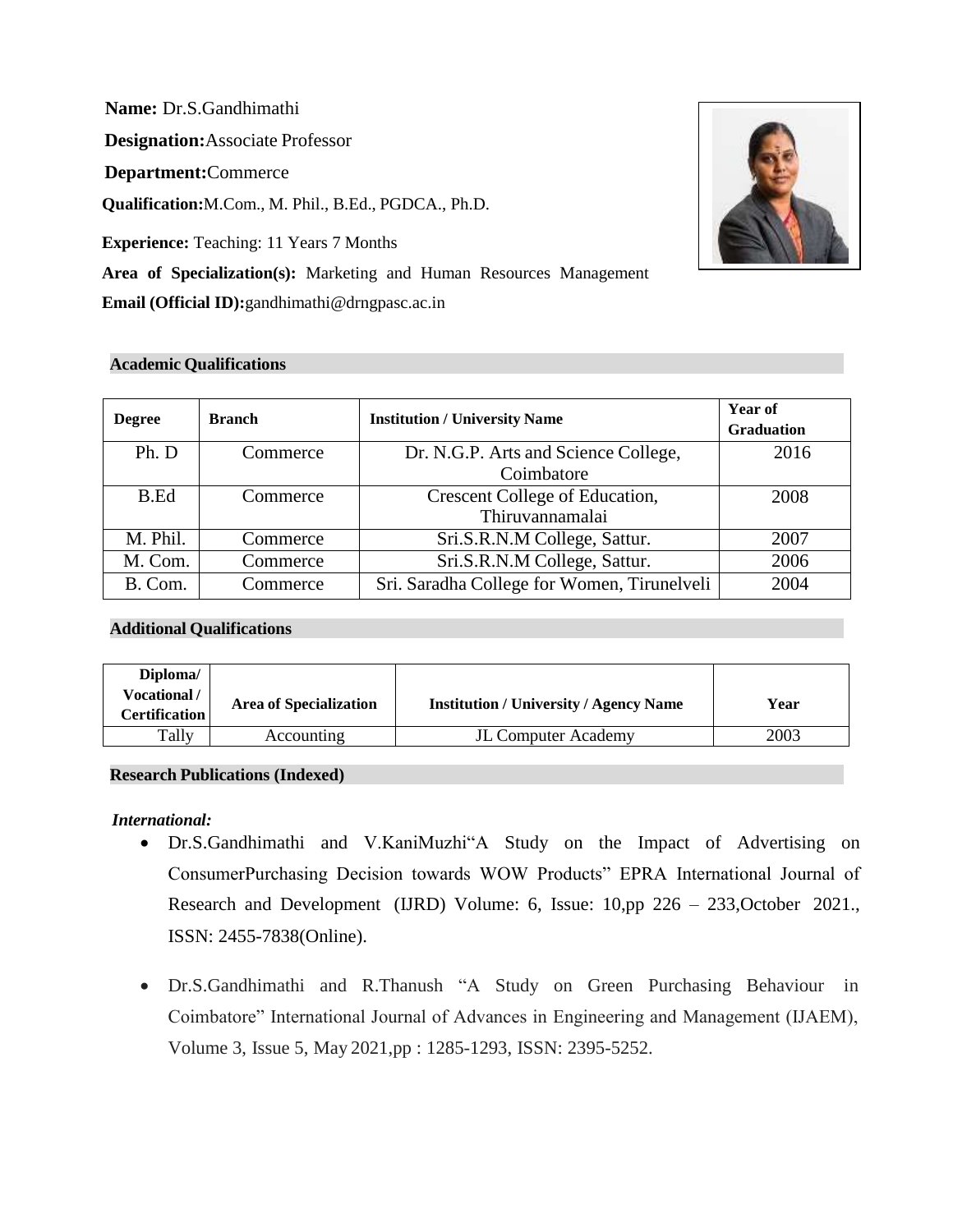- Dr.S.Gandhimathi, R.Gayathri " A Study on Customer Satisfaction towards mobile banking services with special reference to Coimbatore city" International Journal of Creative Research Thoughts (IJCRT) Volume 9, Issue 5, pp 3725 - 3735, May 2021 ISSN: 2320- 2882.
- Dr.S.Gandhimathi, S.Gayathri, &Dr.S.Gunasundari "A Study On Consumer Buying Behaviour Towards Hindustan Unilever Limited With Reference To Coimbatore" EPRA International Journal of Research and Development (IJRD) Volume: 6, Issue: 5 ,pp 95 – 99, May 2021., ISSN: 2455-7838(Online).
- Dr.S.Gandhimathi,J.ArokiaAshwin Kumar"A Study On Customer Satisfaction Level Towards Hp Laptops "EPRA International Journal of Research and Development (IJRD) Volume: 6 , Issue: 5 , pp 194 – 197, May 2021, ISSN: 2455-7838(Online).
- Dr.S.Gandhimathi,D.Vinothini, &Dr.C.Karthick "A study on Stress management of Working women in Coimbatore city" EPRA international Journal of Multidisciplinary research Volume 7,Issue 4, pp 86-91 , April 2021 ISSN:2455-3662.
- Dr.S.Gandhimathi, K.Praveeen&Dr.C.Karthick "A study on Marketing of Agricultural Production with special reference on groundnuts" EPRA international Journal of Multidisciplinary research Volume 7,Issue 4, pp 198 - 201 , April 2021 ISSN:2455-3662.
- Dr.S.Gandhimathi, H.N.Shreeja, " A study on the consumer behavior towards electronic goods with Special reference to Coimbatore city" EPRA international Journal of Research and Development (IJRD) Volume 6,Issue 4, pp 252 - 257, April 2021 ISSN:2455-7838 .
- Dr.S.Gandhimathi, R.Hemashree, "A Study On Financial Analysis Of Automobile Industries" International Journal of Creative Research Thoughts (IJCRT) Volume 9, Issue 4, pp 3725 - 3735, April 2021 ISSN: 2320-2882.
- Dr.S.Gandhimathi, S.Priyadharshini,&P.Vimalkumar "A Study On Consumer Preference And Satisfaction Towards Arun Ice-Creams" EPRA International Journal of Research and Development (IJRD) Volume: 6, Issue:4, pp 279 – 284, April 2021, ISSN: 2455- 7838(Online)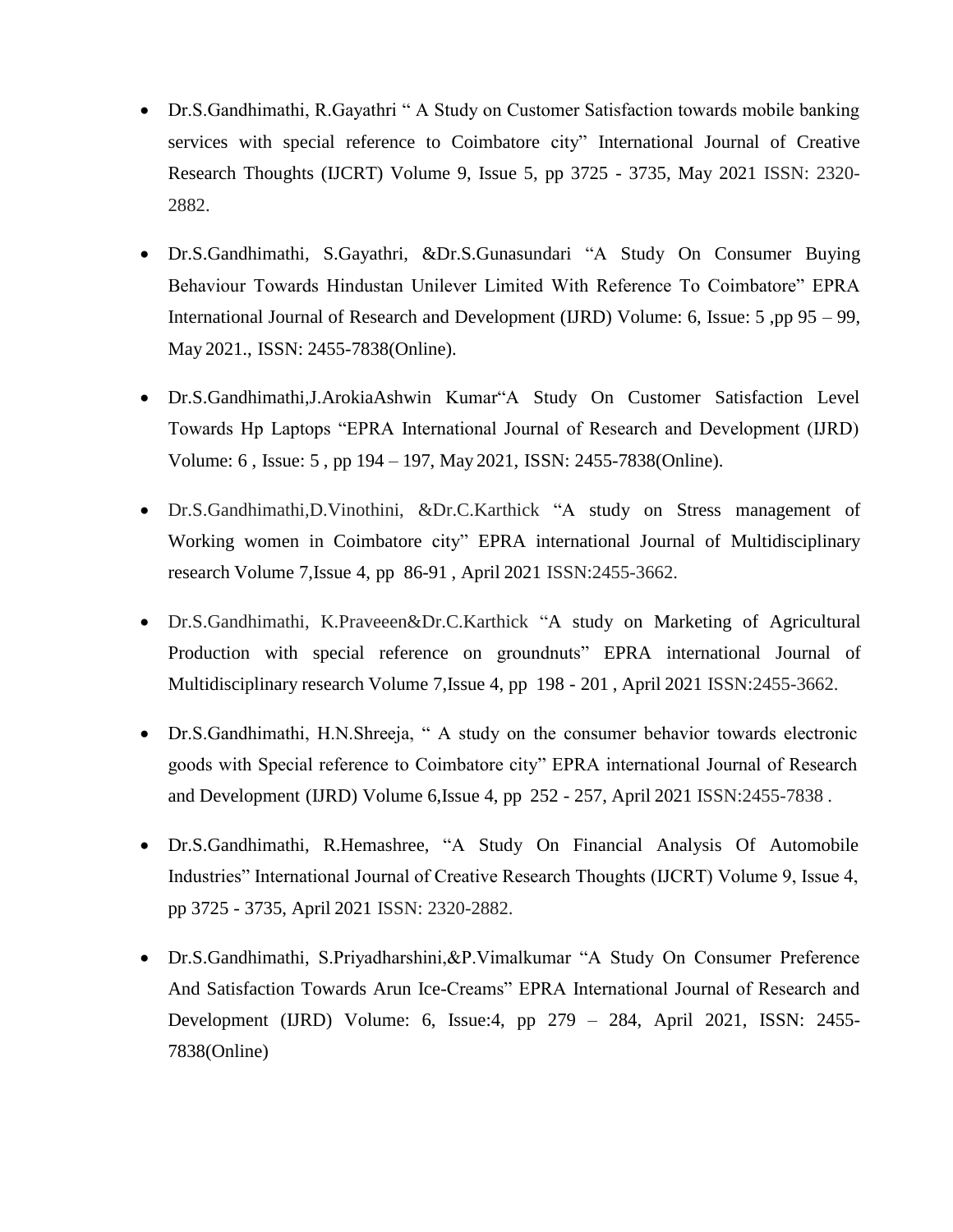- Dr.S.GandhimathiK.S.Krithika, "A Study On The Satisfaction Level Of Customer In One Plus Mobile With Special Referernce To Coimbatore City"International Journal of Creative Research Thoughts (IJCRT) Volume 9, Issue 4, pp 1 - 5, April 2021 ISSN 2320-2882.
- Dr.S.Gandhimathi ,C.Ananthi " A Study on Customer Satisfaction Level of Road side Food shop in Coimbatore "International Journal of Creative Research Thoughts (IJCRT) Volume 9, Issue 4, pp 4156-4161, April 2021 ISSN 2320-2882.
- Dr.S.Gandhimathi&Dr.D.Sivasakthi "A Study on Public Awareness on Disposal And Recycling of Household Waste" International journal for science and advance research technology, Volume 4, Issue 10, pp 354-357, October 2018, ISSN [Online]: 2395-1052. (Indexed in Google Scholar/ IndianScience/academia.edu)
- Dr.S.Gandhimathi , R.Raja and C. Deepa"A Study on Employee retention on Satisfaction at Sri Vishnu Engineering Company" International Journal of Advance Research and Innovative Ideas in Education ,Volume 3, Issue 2, PP 3171-3175, April 2017, ISSN(o)- 2395-4396. (Indexed in Google scholar/ Indianscience/Academia.edu)
- S.Gandhimathi&D.Sivasakthi"A study on Ivestor's attitude towards post office saving schemes in Chinniampalam" International Journal of Applied Research, Vol.2, Issue 12, pp: (76-79), November 2016, ISSN 2394-5869 (Online), (Indexed in Google Scholar/ UGC/ResearchGate)
- S.Gandhimathi , M. Kalimuthu and N. Vinoth "An Analytical Study on Financial Performance of JK Cements Limited" European Journal of Commerce and Management Research, Vol.4, Issue 2, 2015,pp: (45-49) Online: ISSN 2051-8099 Print: ISSN 2051- 8080(Indexed in Google Scholar/EBSCO)
- S.Gandhimathi&R.Ramasamy "A Study on Financial Performance of the RAMCO Cements Ltd" International Journal of Management and Commerce Innovations, Vol. 2, Issue 2, pp:(602-605), March 2015, ISSN 2348-7585(Online)
- S.Gandhimathi&Ms.S.Parameshwari "A Study on Customers' Satisfaction towards Micromax Mobile Phone with Special Reference in Coimbatore City" International Journal of Management and Commerce Innovations, Vol. 2, Issue 2, pp:(602-605), March 2015, ISSN 2348-7585 (Online) (Indexed in Google Scholar / UGC/academia)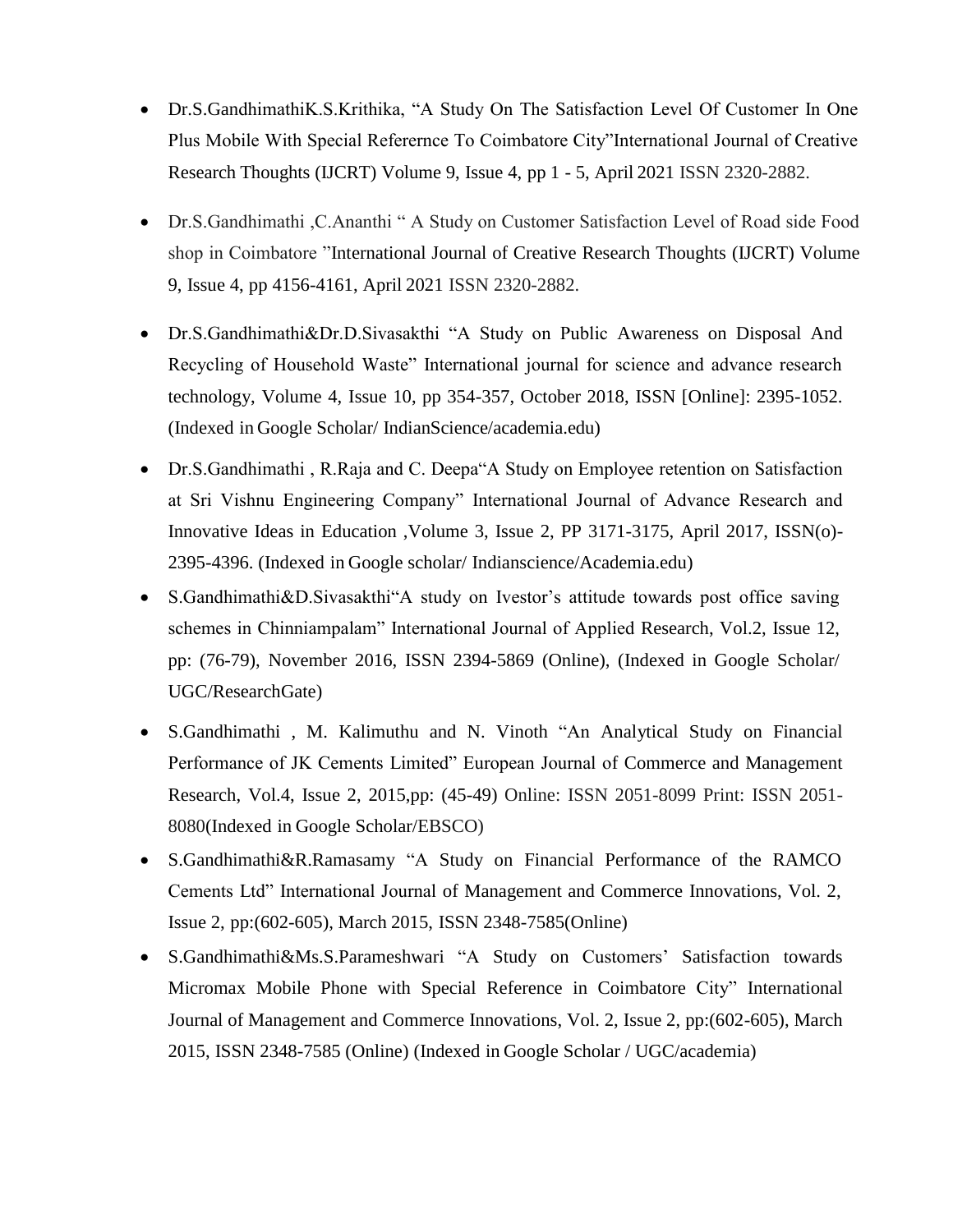- S.Gandhimathi&Dr.S.Saravanan "Study on Passengers' Perception and Satisfaction towards Services Offered by Southern Railways in Coimbatore Junction" Intercontinental Journal of Marketing Research Review, Vol.No.2, *Issue 11,* PP.45-51 November 2014, *ISSN: 2321-0346 – (Online) ISSN:2347-1670 – (Print),* (Indexed in Google Scholar/ ResearchGate)
- S.Gandhimathi&Dr.S.Saravanan "A Study on Passenger's Satisfaction towards Railway Service in Coimbatore Junction" International Journal of Applied Research and Studies, Vol. No.2, Issue 11, PP.1-7 November 2013, ISSN: 2278-9480, (Indexed in Google Scholar/ UGC/ academia/getcited)

# *National:*

- Dr. S.Gandhimathi, C. Karthick, Dr. R. GunaSundari, P.Vimalkumar, B. Kalaivani "A Study on Impact of Training and Development for Employees in Latlon Technologies Pvt. Ltd (drngpasc 2019-2020 com008)" Indian Journal Of Research,Vol. No.9, Issue.1, PP.1-3, January 2020, ISSN No. 2250 – 1991, DOI : 10.36106/paripex, (Indexed in Google Scholar/ResearchGate/Worldcat)
- S.Gandhimathi&Dr.S.Saravanan "Evaluate the Railway Platforms Service Quality of the Southern Railway" Indian Journal of Applied Research, Vol. No. 3, Issue.4,PP.64-65, April 2013, ISSN - 2249-555X, (Indexed in Google Scholar/ResearchGate/Worldcat)

## **Other Publications: International /NationalJournals**

• Dr.S.Gandhimathi "A study on the problems towards rural entrepreneru's of a gribusiness in Tirupure around villages" Online pp:(609-614), August 2015 ISBN978-81-920808-71

# **Presentations in Conference**

- Banking Sector in India, National level conference on Future Scenario of Services Sectors in Indian economy, A.V.P. College of Arts and Science, Tirupur,29-Jan-2019.
- Recent trends and innovation in supply chain management, International conference on Advances in Science, Engineering and Management, Jay Shriram group of institutions, Tirupur, 07-Apr-2018.
- Rural Education, National Conference on Rural Banking and Agri-Business for economic Transformation, Karpagam Academy of Higher Education, Coimbatore, 24- Jan-2018.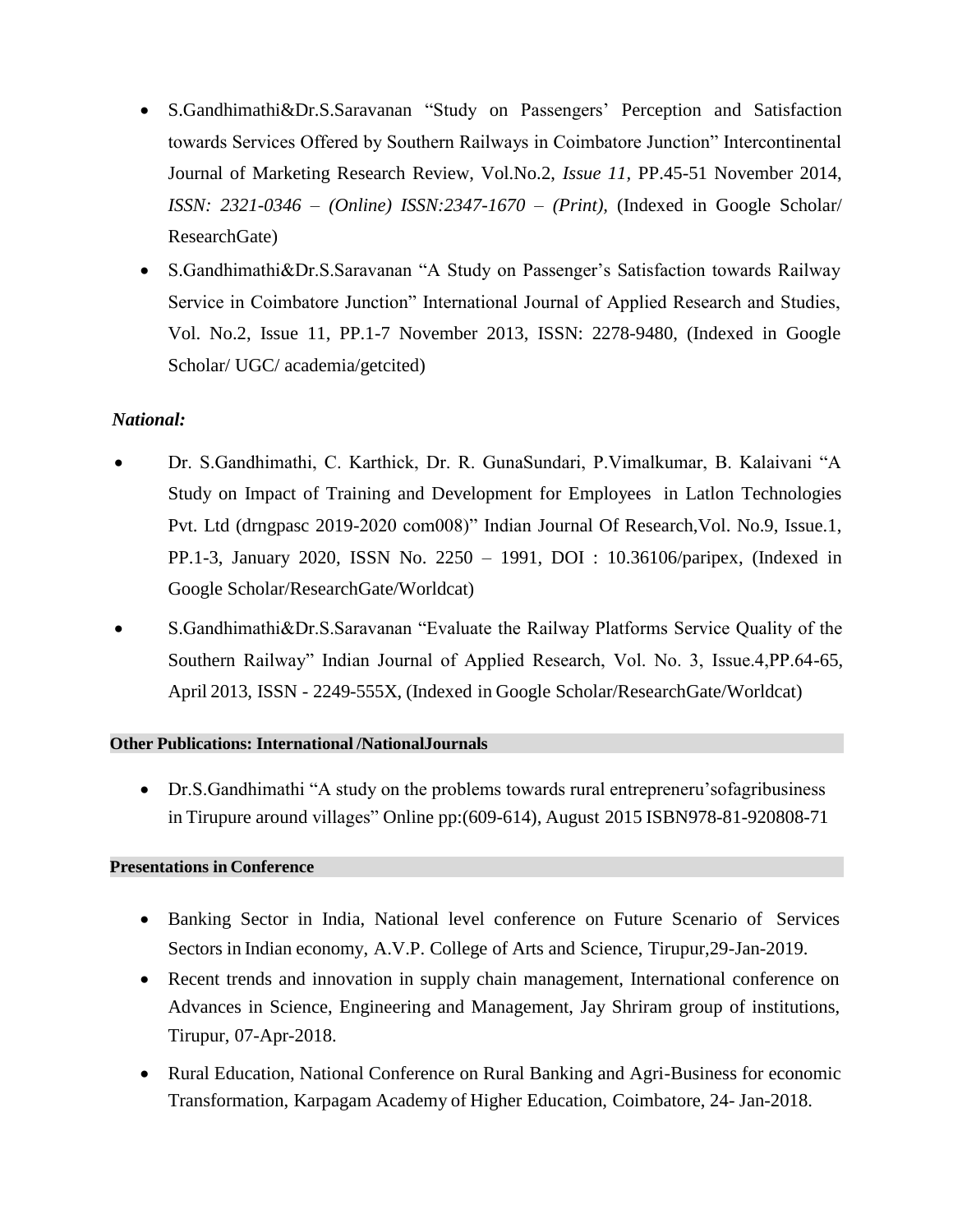- Financial fraud under Banking and Insurance sector, National Conference on Digitalization in services sector – "Today and Tomorrow ", Sri Ramakrishna College of arts and science, Coimbatore, 27-Sep-2017.
- Green marketing for opportunities for innovations, National Conference on Green Marketing–Emerging opportunities and Challenges, S.N.R Sons College, Coimbatore,10- Feb-2016.
- Indian financial systems Growth and Issue, National level Seminar on Indian Financial System Dr.SNSRajalakshmi College of Arts and Science, Coimbatore, 9-Jan-2016.
- Pros and Cons of Foreign Direct Investment ,National level Seminar, Nandha Arts and Science College, Erode, 06-Mar-2015.
- Co-operative finance for inclusive development, International Seminar on "The Role of Social Enterprises in the Globalized Economy", TiruppurKumaran College for Women, Tirupur, 25-Aug-2015.
- Brand Marketing, National level Seminar on "Integrated Marketing Strategy in Emerging Economies", AJK College of Arts and Science, 25-Sep-2014 and 26-Sep-2014.
- Green Entrepreneurship, National level Seminar on The Power of Entrepreneurship-Driving India's Growth in 21<sup>st</sup> Century, SNR Sons College, 21-Feb-2014.
- Marketing of services, National Conference on Recent Trends in Marketing, Sri Ramakrishna mission Vidhyalaya College of Arts & Science,Coimbatore, 28-Aug-2012.
- Global Financial Services, State level Conference, Sri RamalingaSowdambigai College of science & commerce, Coimbatore, 29-Feb-2012.
- Green Banking, State level Conference, Sri RamalingaSowdambigai College of science & commerce, Coimbatore, 29-Feb-2012.
- Impact of Globalization on Stock Market, National Seminar on Impact of Globalization on Indian Economy, Hindustan College of Arts and Science, Coimbatore,25-Jan-2012.

# *National***:**

• National conference Emerging Education models for 21st Century learner (NCEEM-2015), Dr. N.G.P. Arts and Science College, Coimbatore,01-Aug-2015.

# **Participation in Seminars**

• Role of Agribusiness in Sustainable Rural Entrepreneurship Development, Dr. N.G.P. Arts and Science College, Coimbatore, 20-Aug-2015.